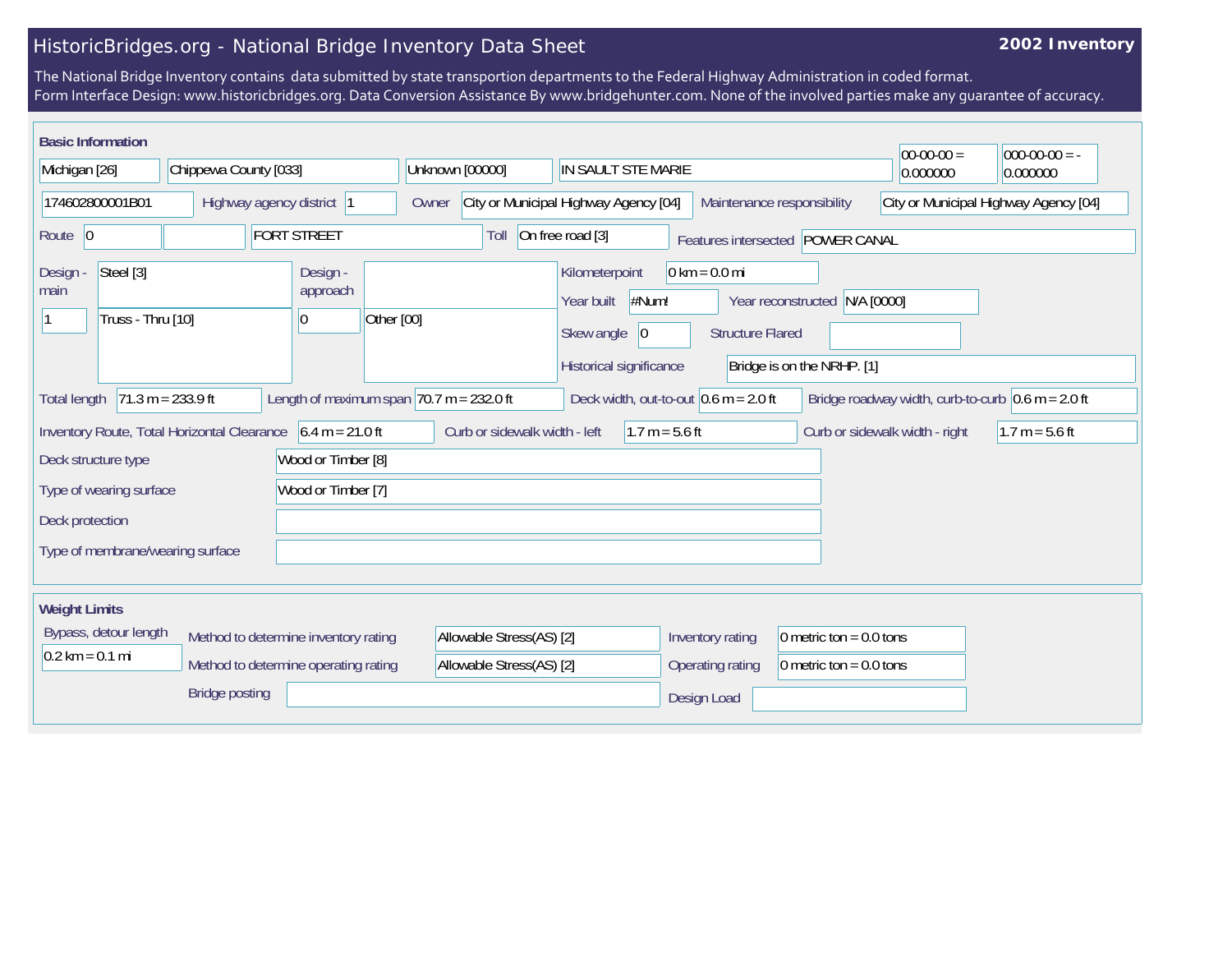| <b>Functional Details</b>                                                                                                             |                                                                                                                |                                                |                                                       |                    |  |  |
|---------------------------------------------------------------------------------------------------------------------------------------|----------------------------------------------------------------------------------------------------------------|------------------------------------------------|-------------------------------------------------------|--------------------|--|--|
| Average daily truck traffi 0<br>5170<br>Average Daily Traffic                                                                         | Year 1964<br>%                                                                                                 | 8450<br>Future average daily traffic           | 2013<br>Year                                          |                    |  |  |
| Minor Arterial (Urban) [16]<br>Road classification                                                                                    | Lanes on structure 2                                                                                           |                                                | Approach roadway width                                | $10.9 m = 35.8 ft$ |  |  |
| Type of service on bridge Highway-pedestrian [5]                                                                                      | Direction of traffic 2 - way traffic [2]                                                                       |                                                | Bridge median                                         |                    |  |  |
| Parallel structure designation<br>No parallel structure exists. [N]                                                                   |                                                                                                                |                                                |                                                       |                    |  |  |
| Type of service under bridge<br>Waterway [5]                                                                                          | Lanes under structure<br>$ 0\rangle$                                                                           | Navigation control                             |                                                       |                    |  |  |
| Navigation vertical clearanc<br>$0 = N/A$                                                                                             | Navigation horizontal clearance $ 0 = N/A$                                                                     |                                                |                                                       |                    |  |  |
| Minimum navigation vertical clearance, vertical lift bridge $\vert$ 0 m = 0.0 ft                                                      |                                                                                                                | Minimum vertical clearance over bridge roadway |                                                       | $4.69$ m = 15.4 ft |  |  |
| Minimum lateral underclearance reference feature Feature not a highway or railroad [N]                                                |                                                                                                                |                                                |                                                       |                    |  |  |
|                                                                                                                                       | Minimum lateral underclearance on right $99.9 =$ Unlimited<br>Minimum lateral underclearance on left $0 = N/A$ |                                                |                                                       |                    |  |  |
| Minimum vertical underclearance reference feature Feature not a highway or railroad [N]<br>Minimum Vertical Underclearance $ 0 = N/A$ |                                                                                                                |                                                |                                                       |                    |  |  |
| Appraisal ratings - underclearances N/A [N]                                                                                           |                                                                                                                |                                                |                                                       |                    |  |  |
| <b>Repair and Replacement Plans</b>                                                                                                   |                                                                                                                |                                                |                                                       |                    |  |  |
| Type of work to be performed                                                                                                          | Work done by Work to be done by contract [1]                                                                   |                                                |                                                       |                    |  |  |
| Replacement of bridge or other structure because<br>of substandard load carrying capacity or substantial                              | Bridge improvement cost<br>2000                                                                                | Roadway improvement cost                       | $ 0\rangle$                                           |                    |  |  |
| bridge roadway geometry. [31]                                                                                                         | $79.3 m = 260.2 ft$<br>Length of structure improvement                                                         |                                                | Total project cost<br>3000                            |                    |  |  |
|                                                                                                                                       | Year of improvement cost estimate                                                                              |                                                |                                                       |                    |  |  |
|                                                                                                                                       | Border bridge - state                                                                                          |                                                | Border bridge - percent responsibility of other state |                    |  |  |
|                                                                                                                                       | Border bridge - structure number                                                                               |                                                |                                                       |                    |  |  |